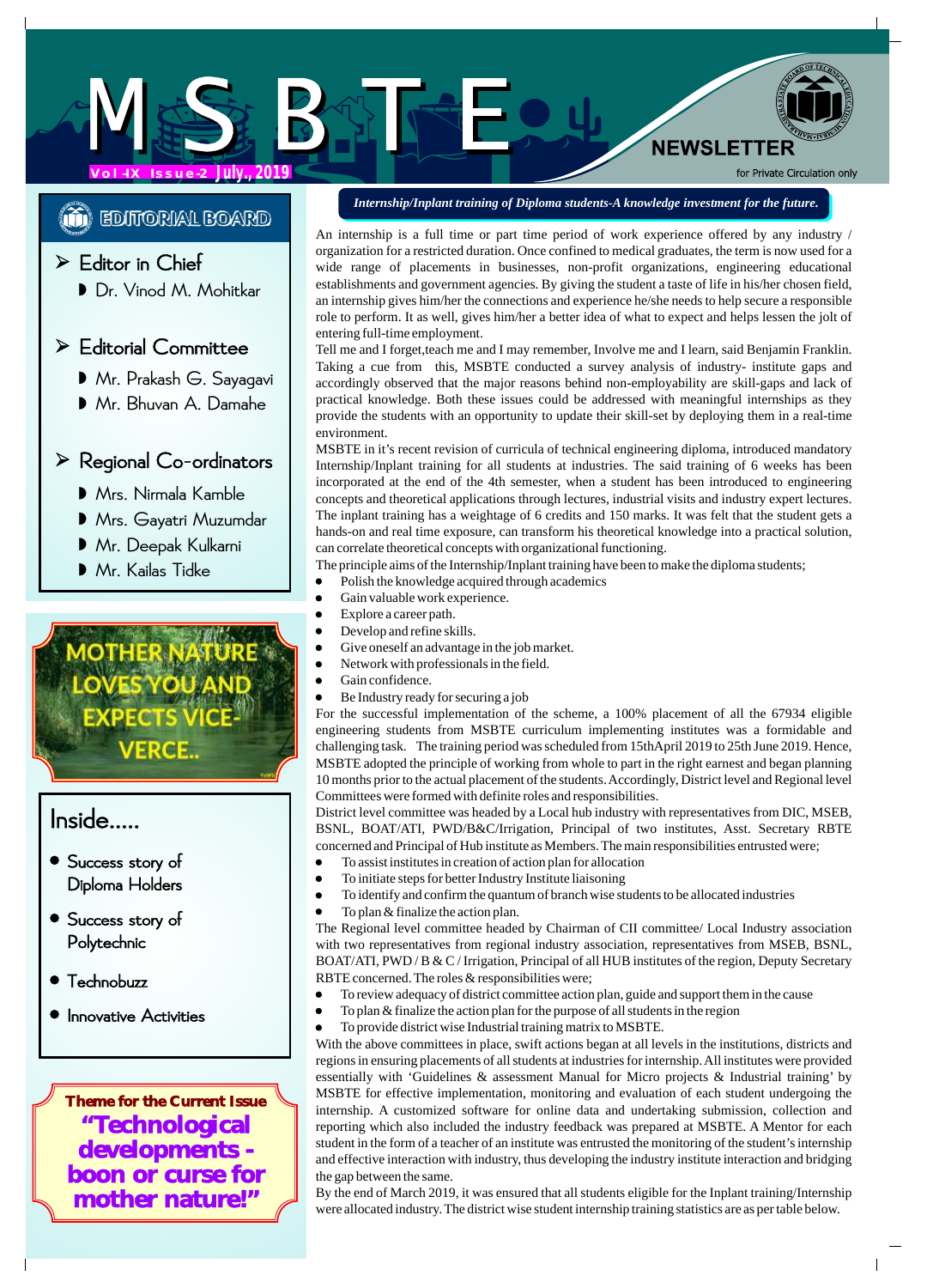

Government Polytechnic, Washim is one of the oldest Institutes in Amravati region, imparting Diploma education in six important disciplines to rural students. The Institute was established in the year 1982 and spread over more than 52 acres of land. The institute was catering the need of technical education to students of Akola and Washim districts till the establishment of Government Polytechnic in Murtizapur, for Akola District in 2009. The Institute has organized various activities for the overall development and contributed positively towards the welfare of students and thereby society under the dynamic and vibrant leadership of Dr. V. R. Mankar who joined the institute as Principal through MPSC on 21-07-2018.

Abrief report of attainment in several areas is summarized as below.

**MSBTE State Level Technical Paper Presentation Competition**: ? The competition was organized for the students of diploma course in Mechanical Engineering. The program was inaugurated by Dr. D. V. Jadhav, hon'ble Joint Director, Amravati region. Dr. V. R. Mankar, Principal presided over the function, Mr. K.P. Joshi, HOD Mechanical Department, Dr. D. K. Gupta, HOD Civil shared the dais at the function organized. Students of N.I.T, Nagpur won the first prize, Students of G. P. Khamgaon stood second and students of G. P. Washim stood third respectively.

**Static Career fare**: District level MSBTE static career fare was ? organized in the institute on 14-06-2018. Mr. Pramod Mandade, Superitendent Engineer (Irrigation) and Mr. Shivaji Jadhav, Executive Engineer (Irrigation) were the chief guests. Dr. V. J. Dongre, the then In-charge Principal presided over the function. Mr. N. S. Vidyasagar, incharge HOD Civil, coordinated the program. Mr Honage, Mr. Chumbalkar, Alumni of the institute and entrepreneurs shared the dias and guided the prospective students.

**Execution of Municipal Corporation Water Supply Scheme and**  ? **Safe Drinking Water for students:** New Municipal Corporation waterline is laid down and charged this year with the help of grant of Rs. 33 lakh received from State Government. Thus, water scarcity problem is permanently resolved.

**Re-establishment of College Canteen:** Canteen of the Institution was not functioning due to some technical and administrative reasons. Positive efforts were taken by the Institute for extending the College Canteen facility to the students and staff.

**• Tree Plantation and Nurturing Program with Tree Guards:** Nearly 100 saplings of different varieties were planted within the campus of Institute. They were adopted by students of various disciplines for caring throughout the year. Thus majority of trees are beautifully grown. The garden in front of the academic building is creatively developed which beautifies the institute campus.

**Maintenance of Hostels:** Minor repairs and maintenance of both hostels building is carried out. The administrative process for Girls hostel Mess facility is in progress. • Maintenar<br>hostels buildin<br>hostel Mess fa<br>• Technical l

**• Technical Education Awareness Drive:** Special drive for technical education awareness was carried throughout the year. Guidance programs were organized in more than 25 high schools in Washim Districts in the month of December 2018 which benefited more than 3000 students in rural area. Information leaflets were distributed. This resulted in improvements of admission form registration.

**• High School Teachers meet:** One day Technical Education Awareness meet was organized in the institute on 2-2-2019 for teachers of various high schools in Washim district. Mr. Narawade, Chairman, High School Headmaster Association was the chief guest. Principal Dr. V. R Mankar presided over the function. Dr. V. J. Dongre, HOD Electronics explained importance of diploma education, rules, and procedures using PPT. After guidance, Campus tour and Laboratory visit were organized to showcase various facilities available in the institute. This created positive attitude in the mindset of the teachers. Also Dr. D. V. Jadhav, honorable Joint Director, Amravati Region was invited as chief guest in a meeting of Headmasters of High schools in Washim district, which was presided by district Education officer, Mr. Narale. On this occasion, Dr. D. V. Jadhav elaborated the importance of technical education and appealed to disseminate the information about polytechnics among their students.

**Gymkhana, Curricular and Co-Curricular Activities**: Various ? students centered activities were conducted by Students Gymkhana of the Institute which mainly includes:

**• Celebration of Teachers' Day: Birth Anniversary of Dr. Sarvapalli** Radhakrishnan was celebrated as Teachers day by students. Students felicitated the faculty and staff of the Institute in various functions held at departmental level and faculty shared their experiences and thoughts.

**• Celebration of Engineers Day:** On the occasion of Engineers' Day, meritorious students of all branches and all years of past academic year were felicitated. This year, Chief Guest of the function was Dr. Pratapsingh K. Desai, hon'ble President, ISTE, New Delhi. He enthusiastically motivated the students on this occasion.

? **IEDSSA Sports :** As a part of IEDSSA sports, Institute has organized Badminton event for I zone on 15-01-2019. The event was coordinated by Mr. Umesh Nage, Lecturer in Physics. G. P. Amravati emerged as the winner. G. P. Washim stood runners in the event. Students have participated in almost all events under the banner of IEDSSA and won prizes in Badminton, Kho-Kho and Kabaddi. Students of IEDSSA Zonal teams have participated in Inter zonal Students sports meet held at different places in Maharashtra.

**• Sports Ground Development :** The institute has received the grant of Rs. 7 lakh from department of Sports, for development of Khokho, kabaddi, Volleyball ground and running track in the institute. The civil work is in progress.

**• Regional Staff Sports Overall Championship :** Various teaching and nonteaching staff participated in all events of Regional Staff Sports meet held at Amravati. The institute won four of the five events organized in the meet and thus emerged as overall champion of the region.

? **Women Self-Defense and Welfare Programme :** One day programme on self-defense and women welfare for girl students was organized by Women development cell of the Institute. Police Inspector Mrs. Bharadwaj was the chief guest on the occasion. She gave important tips on self-defense and shared her valuable experiences and thoughts.

**• Annual Social Gathering :** Annual Social gathering was held on 03-01-2019. Large number of students participated in various cultural activities like Drama, Act and Dance, Singing, Exhibition, and exhibited their talent & personal skills.

? **Mahatma Gandhi 150th anniversary celebrations**: Various activities are organized in the institute throughout the year as per schedule given by the Government. Students participated in various activities like Poster competition, Essay competition, Cleanliness drive. Guidance by veteran Gandhian follower Mr. Haribhau Kshirsagar was organized, which was attended by large gathering of students and staff.

• **Alumni me**<br>**Nearly fifty A**<br>**occasion.** • **Entrepren Alumni meet:** Alumni meet was held on 13-02-2019 in the Institute. Nearly fifty Alumna's from various discipline were present on this occasion.

**Entrepreneurship Development Programme**: 90 students from final year of various disciplines attended three day Entrepreneurship Development Programme organizes by the institute in collaboration with MCED. The students were made aware about the concept of Entrepreneurship and its benefits. The program was coordinated by Mr. Umesh Toshniwal, Lecturer in Mechanical department.

? **Campus Cleaning Drive**: Clean Campus drive is initiated occasionally all over the year for overall cleaning of institute. Students, faculty and staff of the Institute have actively participated in this activity for cleaning of campus. NSS team was instrumental in this drive in the leadership of the Principal Dr. V. R. Mankar and NSS Coordinator Mr. R. G. Bilolikar, Lecturer in English.

**• Blood Donation Camp**: Blood donation camp is organized in this institute in Collaboration with Irrigation Department, Washim annually. This year students and staff voluntarily donated blood in a big way. 143 blood bottles were collected on this occasion.

? **Village adopted for Cleanliness Hygiene and Social Awareness**: NSS unit of the institute has adopted Jambharun village for carrying out various activities for upliftment of the villagers. Cleanliness drive was undertaken, social awareness rally was organized. Villagers were made aware of various Government schemes, Digital India initiative, and importance of hygiene.

? **Community Development through Polytechnic (CDTP):**  Various Short term trainings are provided in interior villages of the district for skill improvement of youth and women. 623 students are